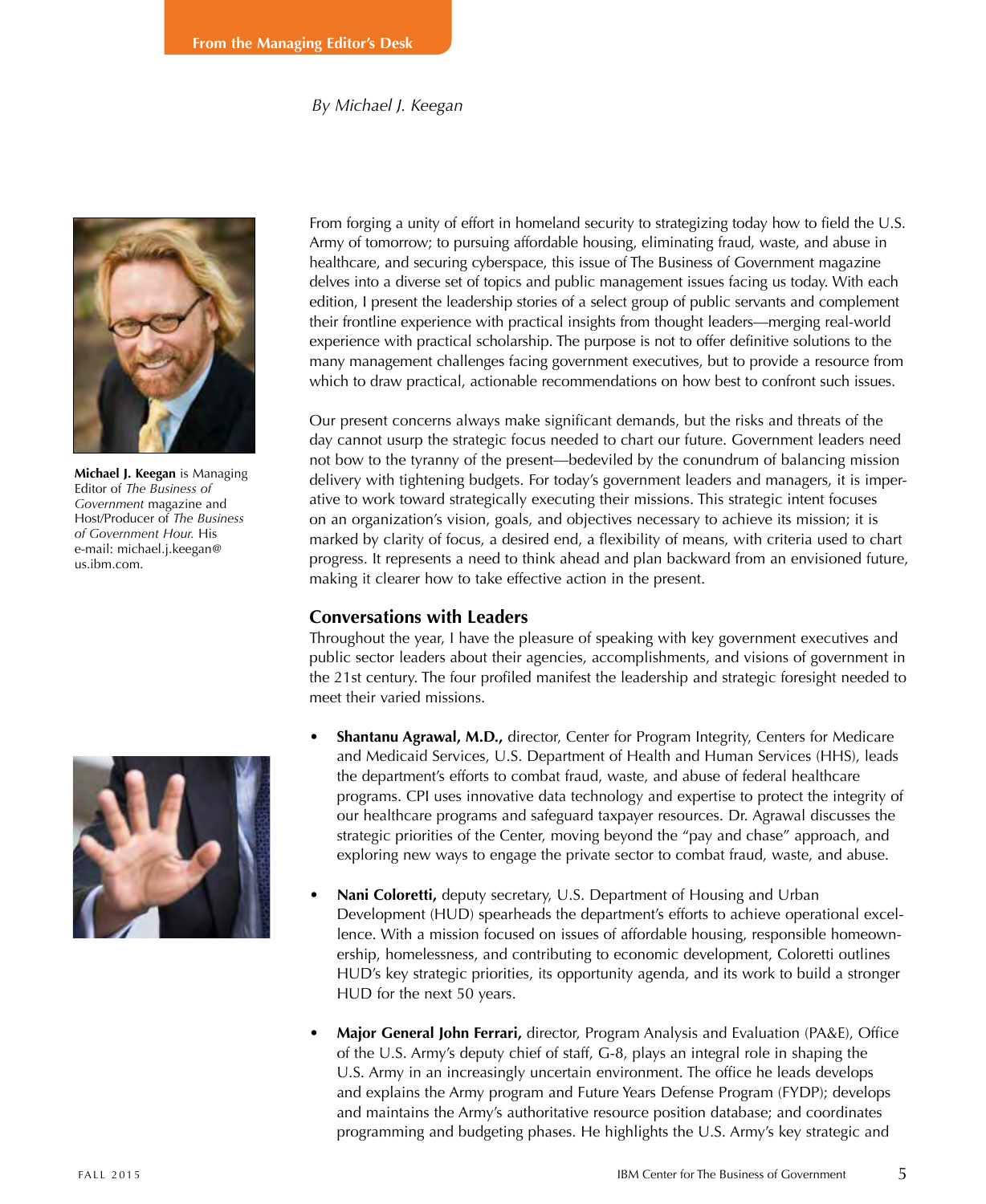operational objectives, budget challenges, and efforts to reshape its force, with the goal of achieving an optimal balance between resources and requirements.

• **Alejandro Mayorkas,** deputy secretary, U.S. Department of Homeland Security, is charged with leading the department's "Unity of Effort" initiative. The overarching goal of this effort is two-fold: to deepen understanding of the DHS mission space and to empower the department's components to effectively execute its operations. Over the last year, DHS has pursued this unity of effort against the backdrop of challenges including tightening budgets, low morale, and complex oversight structures.

# **Insights from Leaders**

This edition introduces five government executives who share their insights on the work they do and the efforts they lead. Their respective missions force them to look ahead, and although they come from diverse disciplines, they are all focusing on finding what works.

- **Ellen Herbst,** chief financial officer and assistant secretary for administration, U.S. Department of Commerce, offers her insights on properly aligning mission support functions with mission delivery and responding more effectively to mission and management challenges.
- **Joseph Klimavicz,** deputy assistant attorney general/chief information officer, U.S. Department of Justice, shares his insights into the expanding role of the CIO within federal departments. He outlines the information technology strategy for DOJ and his efforts to build a future-ready workforce.
- **Jolene Lauria,** deputy assistant attorney general/controller, U.S. Department of Justice, describes the successful implementation of the department's Unified Financial Management System (UFMS), turning a longstanding departmental vision of operating a single modern financial management system into a reality.
- **Richard McKinney,** chief information officer, U.S. Department of Transportation, details insights on leveraging information technology to advance the department's mission: transportation safety. He discusses oversight responsibility over the entire Department of Transportation (DOT) IT portfolio and outlines the department's data strategy. He also shares insights into the requirements of the Federal IT Acquisition Reform Act (FITARA).
- **Dr. Phyllis Schneck,** deputy under secretary, Cybersecurity and Communications, National Protection and Programs Directorate (NPPD), U.S. Department of Homeland Security, leads an office responsible for enhancing the security, resilience, and reliability of the nation's cyber and communications infrastructure. She puts forward insights on the mission of the National Cybersecurity and Communications Integration Center (NCCIC) and how DHS is building capacity to accelerate the sharing of cyber threats.

# **Forum on Pursuing Risk Management in Government—A Leadership Imperative**

It is a leadership imperative for government executives to mitigate the potency of uncertainty by managing the realities of risk. Employing an enterprise risk management (ERM) process can assist leaders in doing just that. When employed on a strategic level, ERM can help decision makers evaluate the likelihood and impact of major events and formulate the best way to either prevent them or manage their effects, if they do occur. Many changes are now occurring that have the potential to make government function better.